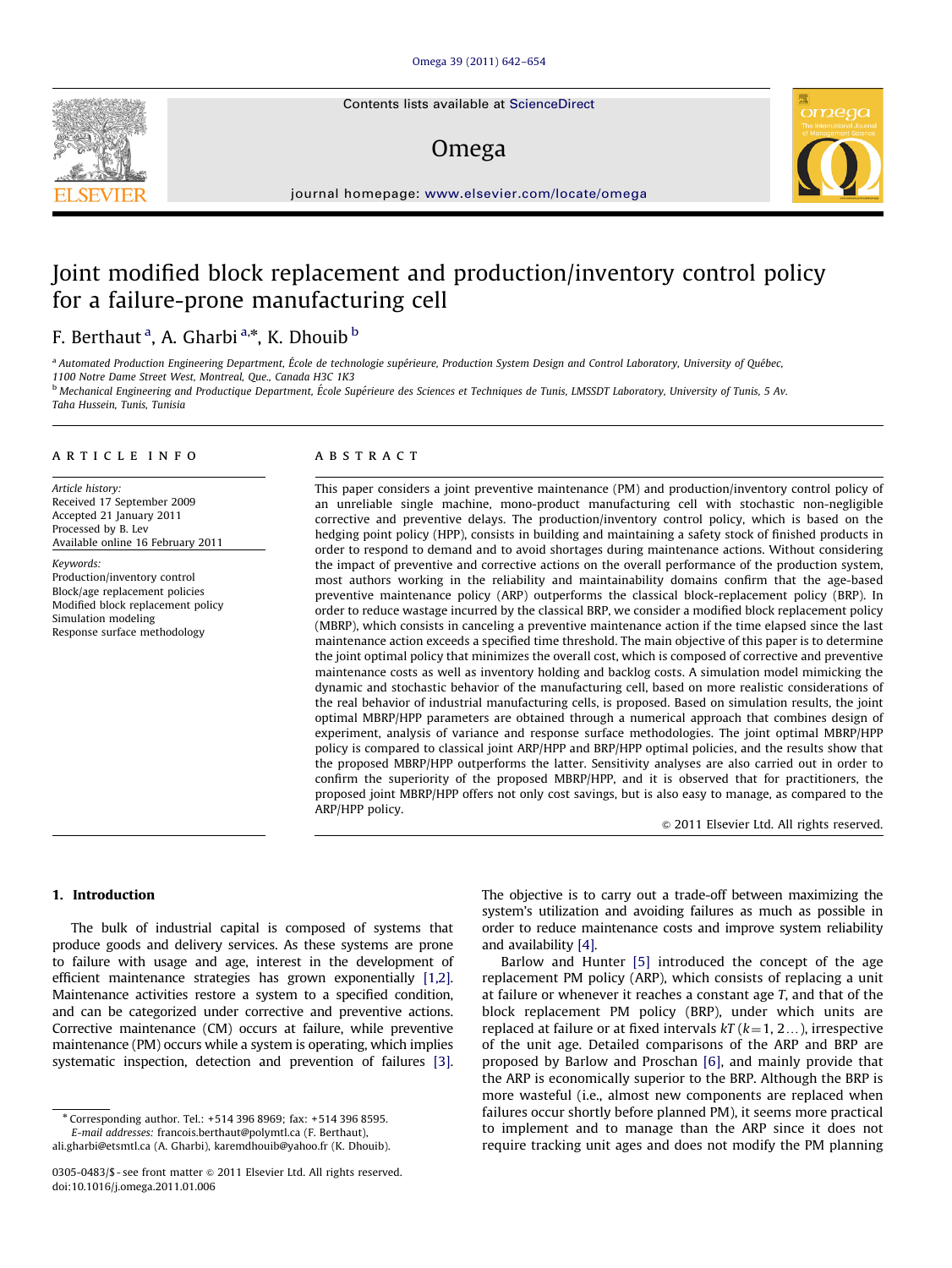after each maintenance operation. Several approaches have been proposed in order to improve the performance of the classical BRP: (1) Barlow and Hunter [\[5\]](#page--1-0) proposed the concept of minimal repair at failure (i.e., a minimally repaired system is restored to its "condition just prior to failure"); (2) Cox [\[7\]](#page--1-0) and Blaming [\[8\]](#page--1-0) proposed the concept of inactivity (i.e., if the unit fails not long before the planned PM, it is maintained in a down state until the next PM); (3) Bhat [\[9\],](#page--1-0) Tango [\[10\],](#page--1-0) and Murthy and Nguyen [\[11\]](#page--1-0) proposed using used items (i.e., if the equipment fails not long before the PM, then the unit is replaced with a used item); and (4) Tango proposed using less reliable items [\[12\]](#page--1-0) (i.e., if the equipment fails not long before the PM instant, the unit is replaced with a new, less reliable item).

Berg and Epstein [\[13\],](#page--1-0) as well as Archibald and Dekker [\[14\],](#page--1-0) proposed a modified block replacement policy (MBRP), under which PM actions are performed at fixed intervals if the time elapsed since the last maintenance action exceeds a fixed threshold. Otherwise, the PM action is canceled, and the last installed unit is not removed, and is kept in operation. The authors showed that the MBRP strategy is better than the BRP policy, and almost as good as the ARP policy in terms of maintenance cost, when maintenance durations are negligible, while being rather simple to implement and to control in practice. For constant maintenance durations, the MBRP policy enhances the maintenance cost and the average availability of the machine as compared to the BRP policy [\[15\].](#page--1-0)

In order to tackle these optimization problems, including complex renewal functions, most researchers consider that PM and CM durations are negligible with respect to the item's lifetime. However, in most practical situations, especially for manufacturing cells, which typically operate at high utilization rates (70–80%), production interruptions due to maintenance not only affect the average system availability [\[16\],](#page--1-0) but also its capacity to fulfill demand, and may result in shortage situations. In order to reduce the impact of random phenomena and shortage situations due to demand variability, process quality deterioration and machine breakdowns on the overall performance of manufacturing systems, buffer inventory has been often considered [\[3,17,18\].](#page--1-0) Scheduling in this environment has also attracted many researchers, as maintenance helps improve production efficiency or product quality but it extends the makespan and may cause job tardiness [\[19,20\].](#page--1-0)

Joint consideration of production planning and corrective maintenance problems in manufacturing systems has been tackled using the optimal control theory. To control the flow rates of parts through a system subject to random failures and repairs, Kimemia and Gerschwin [\[21\]](#page--1-0) and Akella and Kumar [\[22\]](#page--1-0) introduced the hedging point policy (HPP) concept. The HPP entails the build-up and preservation of a final product safety stock while the machine is operational in order to hedge against future shortages caused by machine failures. The optimality of the HPP has been demonstrated for failure and repair times described by homogeneous Markov processes, and therefore, for a failure replacement maintenance strategy, in the case of constant demand rate [\[22\]](#page--1-0) and stochastic demand rate [\[23\].](#page--1-0) For general failure and repair time distributions, the optimal control policy cannot be solved analytically [\[24,25\]](#page--1-0), but the structure of the optimal inventory policy can be approximated by the HPP [\[26–28\].](#page--1-0)

A significant branch of the literature is dedicated to minimizing the cost of combined preventive maintenance and production/ inventory control policies, by considering the dynamics of a manufacturing system (buffer inventory level and machine state) and renewal approach during a maintenance cycle with constant or stochastic maintenance durations. Most of the proposed models considered failure-prone manufacturing systems composed of a single machine, and manufacturing a single product in order to respond to a constant and continuous demand. These mathematical models combined BRP or ARP with a production/inventory control policy that consists in building up and maintaining a buffer stock to respond to demand during maintenance operations [\[29–32\]](#page--1-0). For tractability considerations, they introduced simplifying restrictive assumptions such as the one that there are no breakdowns on the machine during the build-up and depletion phases of the buffer stock. Moreover, they assumed that in shortage situations, unfulfilled demand is simply considered as lost sales, and is not backlogged at all. These assumptions are used to simplify the complex mathematical models by making the inventory level periodic with the maintenance cycle. However, the probability of a machine failing during its early life cannot be neglected, because failures during build-up periods may result in shortage situations and in high penalty costs. Based on simulation results, Rezg et al. [\[33\]](#page--1-0) showed that this assumption leads to different control parameters and to a 5% difference between incurred costs. In more recent works, Gharbi et al. [\[34\]](#page--1-0) and Rezg et al. [\[35\]](#page--1-0) relaxed this assumption. However, they considered that in surplus situations, the maintained machine remains nonoperational until the complete depletion of the safety stock. In practical situations, breakdowns may occur during the build-up of buffer stock, and the inventory level at the end of a maintenance cycle is not necessarily periodic with stochastic maintenance durations. Chelbi and Ait-Kadi [\[36\]](#page--1-0) also noted that the expression of the maintenance and inventory cost involves the sum of random variables (i.e., time between failures plus CM duration), which are hard to compute for most probability distributions. Furthermore, all the papers dealing with joint preventive maintenance and production/inventory control policies only considered classical ARP or BRP. Although the MBRP represents an attractive trade-off between the BRP and the ARP, it has, to our knowledge, never been considered for non-negligible and stochastic maintenance durations, or with inventory control policies.

In this paper, we propose a joint preventive maintenance and production/inventory control policy based on MBRP and hedging point policies (HPP) for a mono-product, single-machine manufacturing cell. This paper relaxes the aforementioned assumptions and considers that: (1) breakdowns are allowed during build-up phases of the finished goods inventory; (2) the inventory level is not necessarily periodic with the maintenance cycle; (3) maintenance actions have non-negligible delays; and (4) unmet demand due to shortage situations is backlogged, instead of being lost. A simulation model is proposed to mimic the real dynamic and stochastic behavior of the manufacturing cell under the joint MBRP/HPP policy. The main objective of this paper is to compare the long-run average maintenance and inventory total cost of MBRP, ARP and BRP when combined with HPP, in order to determine the best joint preventive maintenance and production/inventory control policy. The joint optimal MBRP/HPP, ARP/HPP and BRP/HPP policies are each obtained through design of experiments, simulation analysis, and response surface methodology. This flexible resolution approach allows the exploration of the effects of a wide range of cost and time parameters on the control policies.

The rest of the paper is organized as follows: Section 2 presents the system description, the assumptions, and the structure of the three proposed control policies. The resolution approach based on simulation modeling, design of experiments, analysis of variance, and response surface methodology is presented in Section 3. Section 4 validates the proposed resolution approach and then exposes the optimal solution for a specific basic case. Section 5 provides a sensitivity analysis of the total cost with respect to corrective, preventive, inventory holding, and shortage costs. Section 6 specifically investigates the impact